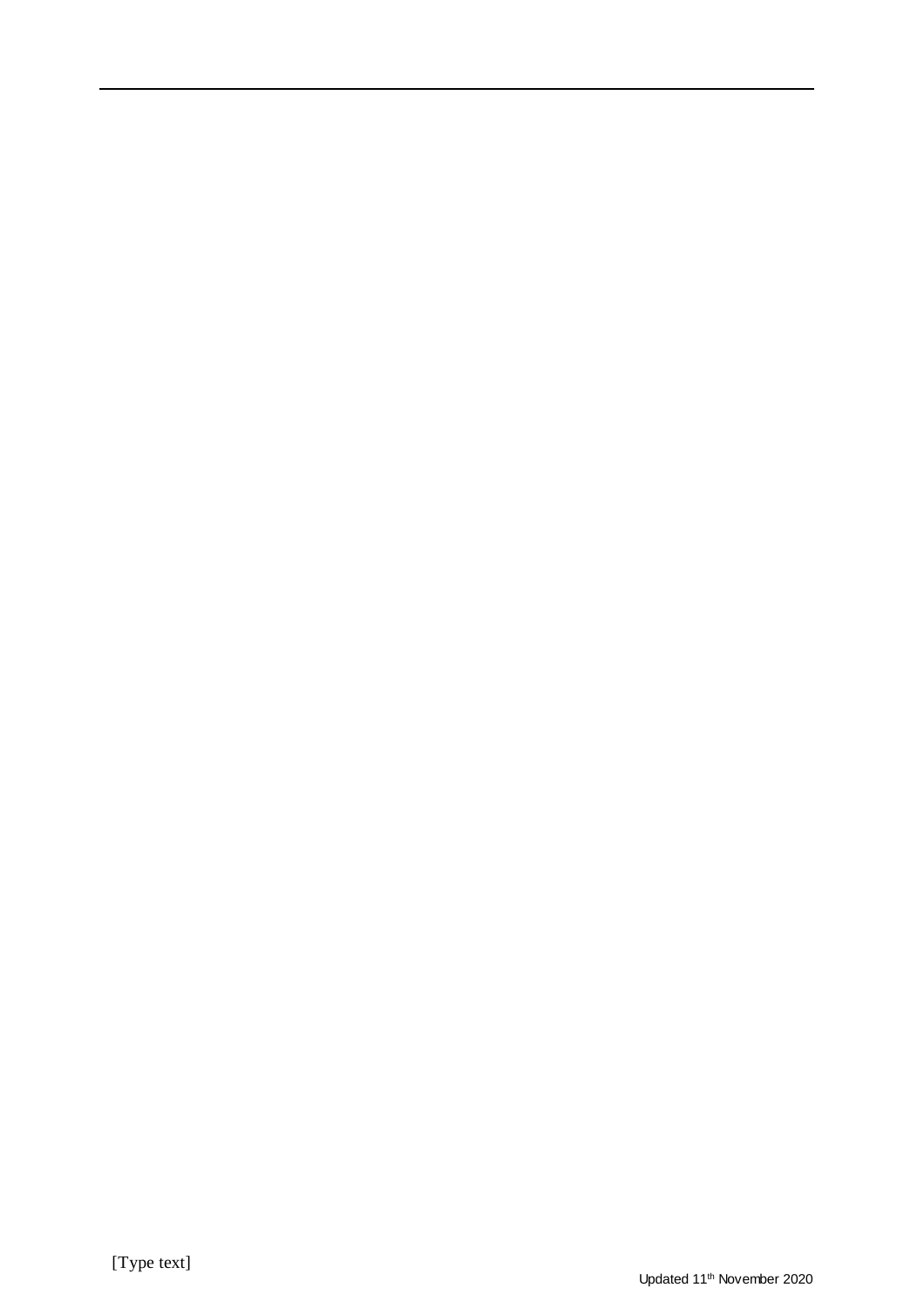# **EDUCATIONAL BACKGROUND**

Please list all relevant qualifications below.

A copy of certificates must be attached. Tick boxes below to confirm. **Please also include a copy of your CV.**

| <b>PROFESSIONAL QUALIFICATIONS</b><br>Name the qualification / education provider | Year<br>completed | Copy of<br>Certificate<br>Included |
|-----------------------------------------------------------------------------------|-------------------|------------------------------------|
|                                                                                   |                   |                                    |
|                                                                                   |                   |                                    |
|                                                                                   |                   |                                    |
| <b>COPY OF CV INCLUDED</b> (please tick)                                          |                   |                                    |

### **EMPLOYMENT DETAILS**

\_\_\_\_\_\_\_\_\_\_\_

Total (Full Time Equivalent) years experience as a cardiopulmonary technician:

| Technical procedures performed in current position:                              |  |  |
|----------------------------------------------------------------------------------|--|--|
|                                                                                  |  |  |
|                                                                                  |  |  |
|                                                                                  |  |  |
| Are you currently registered in your country of training? ______________________ |  |  |
| Please list registration board/s you are currently with:                         |  |  |
|                                                                                  |  |  |
| Please include copy of registration certificates.                                |  |  |
| <b>PROPOSAL FOR MEMBERSHIP</b>                                                   |  |  |
|                                                                                  |  |  |
| the Society, and having personal knowledge of __________________________________ |  |  |